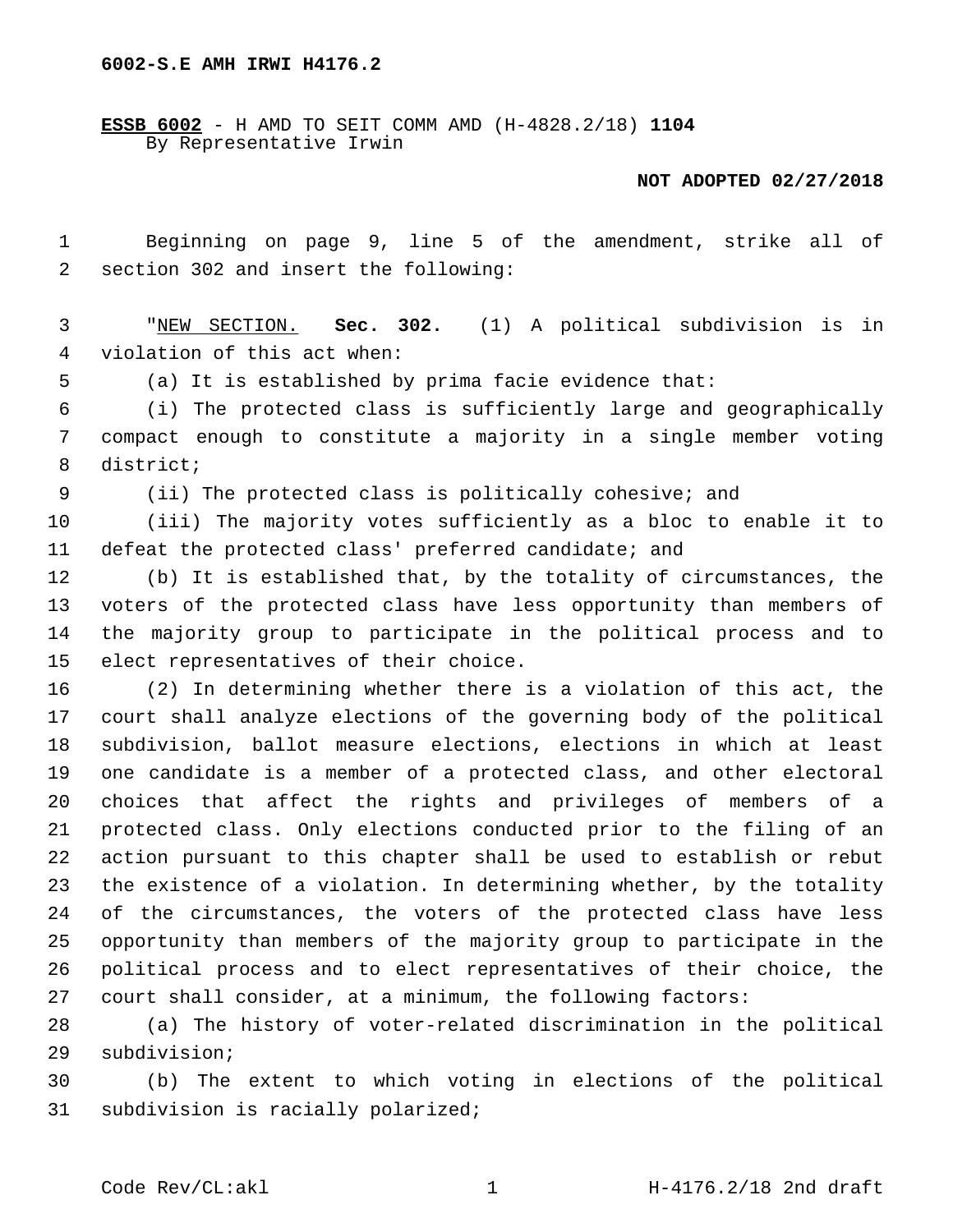(c) The extent to which the political subdivision has used voting practices or procedures that tend to enhance the opportunity for discrimination against the minority group, such as unusually large election districts, majority voting requirements, and prohibitions 5 against bullet voting;

 (d) The exclusion of members of the protected class from the 7 candidate slating process;

 (e) The extent to which protected class members bear the effects of past discrimination in areas such as education, employment, and health, which hinder their ability to participate effectively in the 11 political process;

 (f) The use of overt or subtle racial appeals in political 13 campaigns;

 (g) The extent to which members of the protected class have been elected to public office in the political subdivision; and

 (h) Whether there is a significant lack of responsiveness on the part of elected officials to the particularized needs of the members 18 of the protected class.

 (3) In determining whether there is a violation of this act, the court shall analyze elections of the governing body of the political subdivision, ballot measure elections, elections in which at least one candidate is a member of a protected class, and other electoral choices that affect the rights and privileges of members of a protected class. The court shall also consider whether the proportion of elected officials serving on the political subdivision's legislative body who are members of the protected class is equivalent to the proportion of the population who are members of the protected class. Only elections conducted prior to the filing of an action pursuant to this chapter shall be used to establish or rebut the 30 existence of a violation.

 (4) The election of candidates who are members of a protected class and who were elected prior to the filing of an action pursuant to this chapter shall not preclude a finding of a violation of this 34 act."

Correct any internal references accordingly.35

EFFECT: (1) Changes the requirements for establishing a violation to be consistent with the federal voting rights act.

(2) Requires a violation to show the protected class: (a) Is large and compact enough to be a majority in a district;(b) is